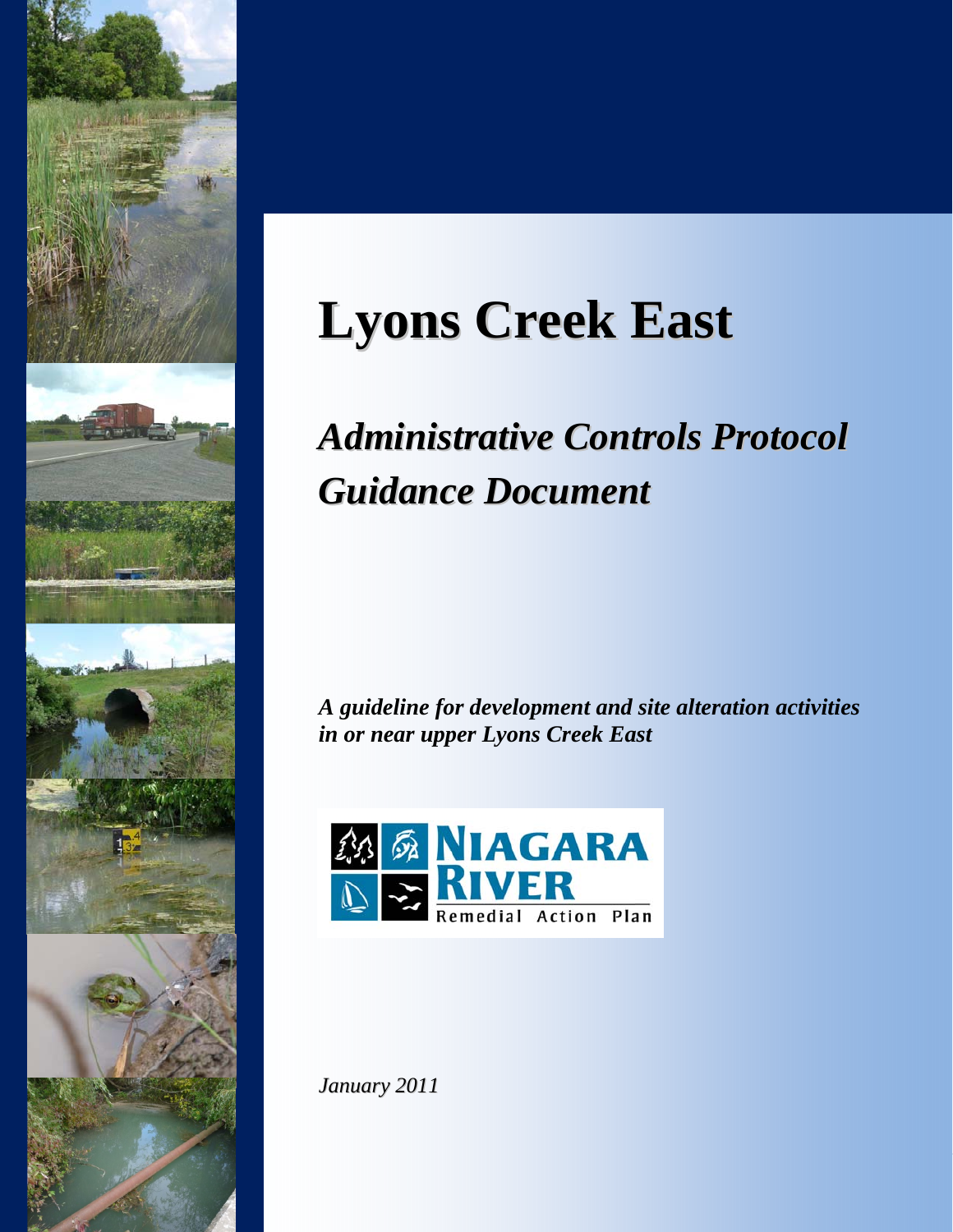

## *Working In or Near Upper Lyons Creek East?*

## *What You Need to Know*

*Portions of the bed of Lyons Creek East, between the Welland Canal By-pass and the Buchner Street/CN Railway Crossing, contain sediments that are contaminated with Polychlorinated biphenyl (PCB).* 

*This Guidance Document provides information to those considering any type of development or activity that may disturb contaminated sediment within upper Lyons Creek East (see map on page 3).* 

*It provides information on the type of activities that require approval, identifies the agency(ies) to contact and outlines the review process for application(s). This document also outlines the principles for decision-making for development and other activities proposed in or near upper Lyons Creek East.* 

*The Lyons Creek East Administrative Controls Protocol integrates the decision-making process of agencies that regulate activities on lands that drain into upper Lyons Creek East.* 

*...the purpose of the Protocol and the Guidance Document is to ensure that contaminated sediment is not disturbed, exposed or re-suspended.* 

#### *. In this document...*

- *Why are we concerned about contaminated sediment?*
- *Where is the contaminated sediment located?*
- *What activities are we concerned about?*
- *What is the Lyons Creek East Administrative Controls Protocol?*
- *What is the process to obtain approval for development activities?*
- *What are some examples of approvals that need to be obtained?*
- *What guides an agency's decision?*
- *What legislation will likely be considered?*
- *What should be considered before submitting an application?*
- *How is a decision provided?*
- *Where can more information be obtained?*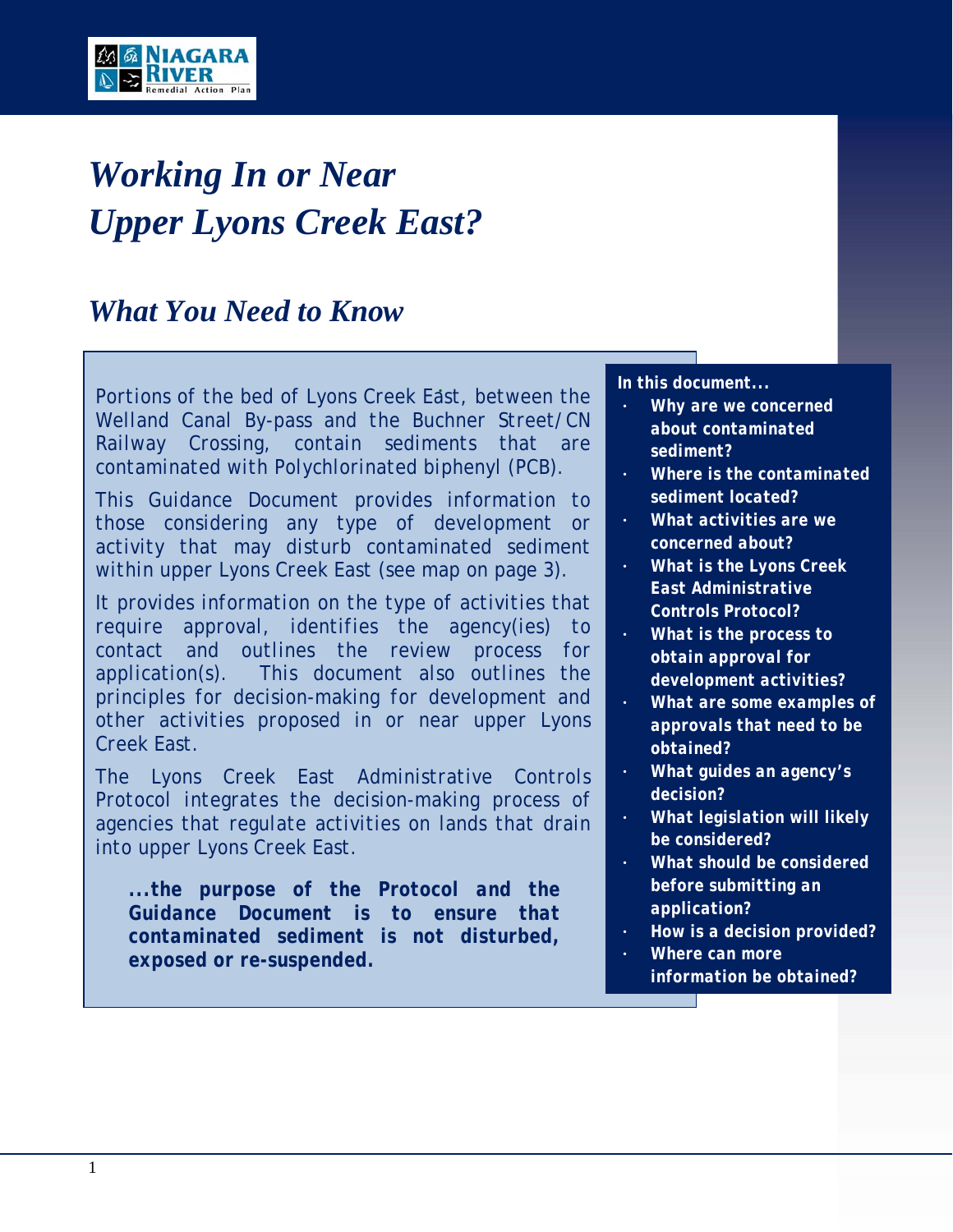## *Why are we concerned about contaminated sediment?*

Polychlorinated biphenyl (PCB) contaminated sediment in upper Lyons Creek East originated from stormwater runoff that was directed to the headwaters of Lyons Creek from the 1940s through to the 1960s before the Welland Canal By-pass was constructed. PCBs were first detected in Lyons Creek West (on the west side of the Canal By-pass) in 1990 after a transformer spill. During the clean up, the presence of older PCB contamination was detected, and this led to the investigation and discovery of contaminated sediment in Lyons Creek East.

Based on detailed assessments of the area, historically contaminated sediment in the upper portion of Lyons Creek East is stable and covered with a cleaner layer of sediment. The top layer of sediment does not pose a significant human health or ecological risk. Since the contaminated sediment is situated within a Provincially Significant Wetland, it was determined that removal would cause more environmental harm than good. As a result, Monitored Natural Recovery was selected as the best approach to manage the contaminated sediment. This approach allows the ongoing burial of contaminated sediment to continue while a monitoring program periodically assesses the natural recovery of the Creek and administrative controls prevent resuspension of the contaminated sediment.

Any development, site alteration or recreational activity that occurs in the Creek involving dredging, filling/covering, draining, piling, directional drilling, or scouring has the potential

to disturb, expose or re-suspend the deeper, more contaminated sediment. Furthermore, any development or site alteration that alters the volume or velocity of stormwater entering the Creek bed could also result in the re-suspension of contaminated sediment.

The disturbance of the contaminated sediment may:

- $\checkmark$  Impact the aquatic and wetland environment;
- $\checkmark$  Affect fish, wildlife and their habitats, including species at risk;
- $\checkmark$  Increase risk to human health through consumption of fish;
- $\checkmark$  Impact downstream water users; and
- $\checkmark$  Impede the natural recovery process underway.



*The contaminated sediment will be managed by the Monitored Natural Recovery Strategy which leaves the sediment in place.* 

*A monitoring program will periodically assess the natural recovery of the Creek over time.* 

*Administrative controls will prevent the re-suspension of contaminated sediment.*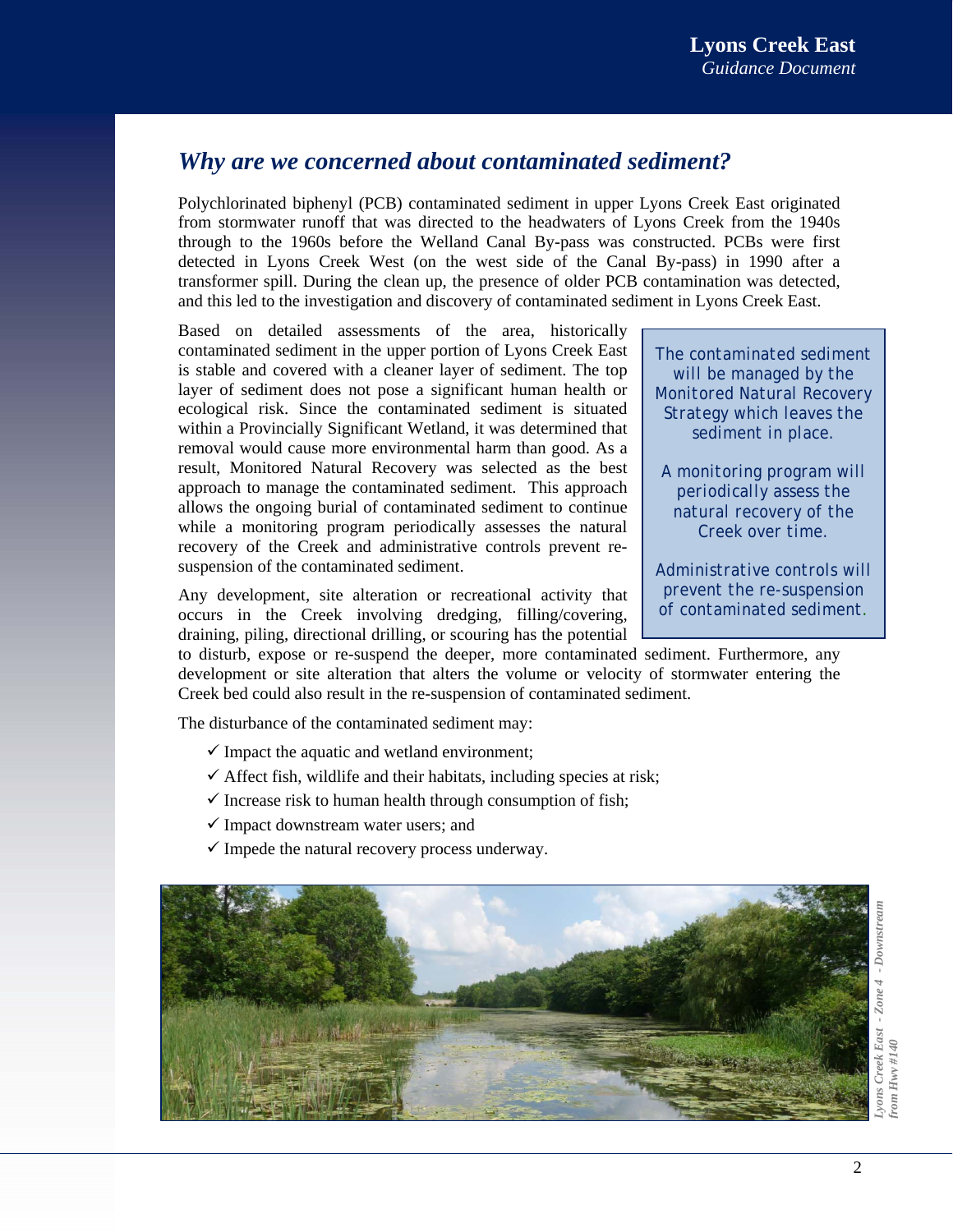

## *Where is the contaminated sediment located?*

The PCB contaminated sediment covered by this document is located in the bed of upper Lyons Creek East in the area immediately downstream of the Welland Canal By-pass to the Buchner Street/CN Railway Crossing (as shown on the map below). The contaminated sediment is confined to the silt and detritus that has accumulated in the 20-50 cm layers of the Creek bed.

The Administrative Controls Protocol and Guidance Document apply to activities occurring in 2 areas:

**Contaminated Sediment Area** – Includes all land in the Creek bed where the contaminated sediment exists (Zones 1, 2, 3, and 4).

**Drainage Area** – Includes all land that drains into the Contaminated Sediment Area.

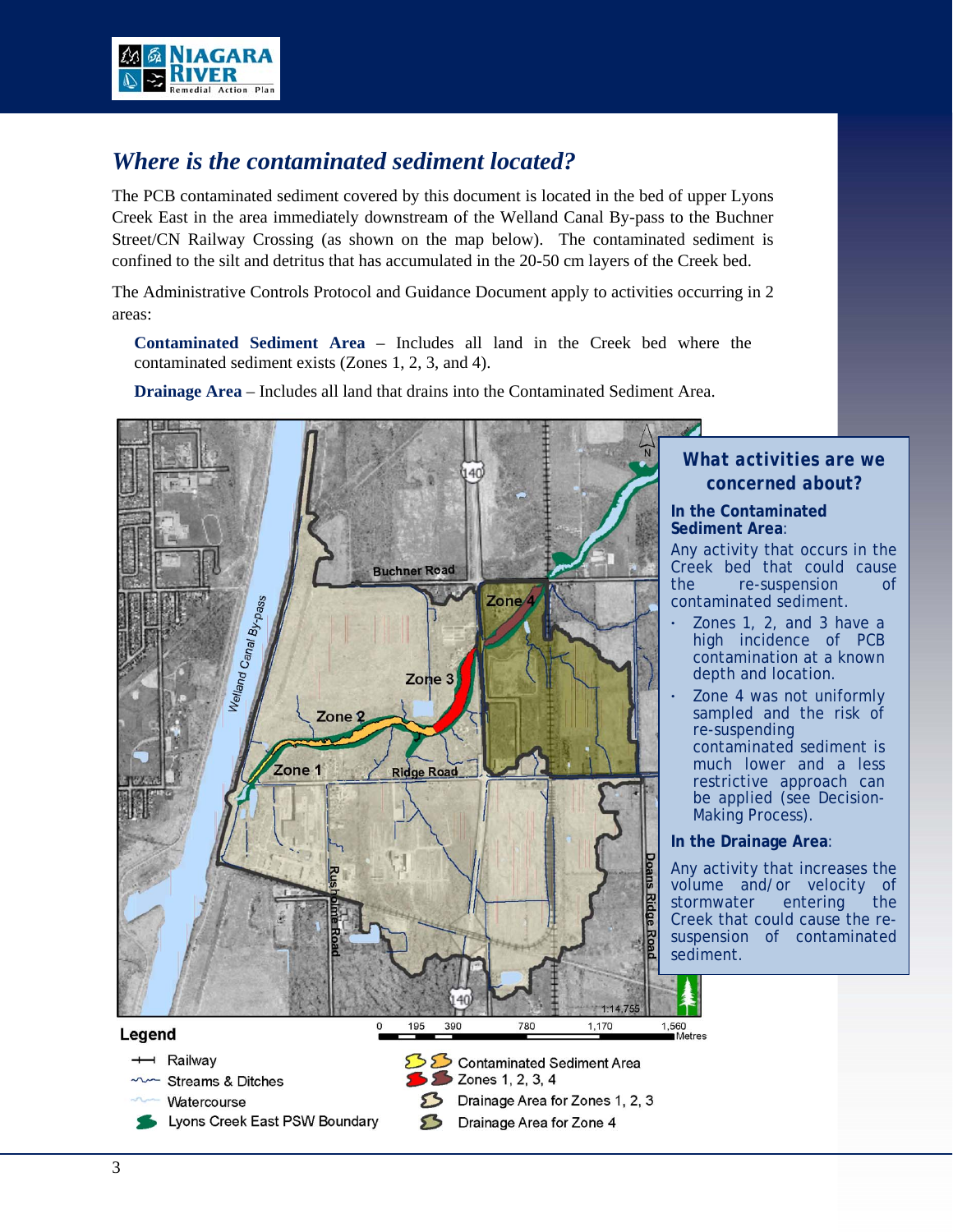## *What is the Lyons Creek East Administrative Controls Protocol?*

In 1987, Canada and the United States signed the revised Great Lakes Water Quality Agreement, in which Annex 2 described and required Remedial Action Plans to address environmental degradation in Areas of Concern around the Great Lakes Basin. The Great Lakes Water Quality Agreement identified 43 Areas of Concern and recommended that Remedial Action Plans be developed at the local level with community participation. The Niagara River is a binational Area of Concern where two Remedial Action Plans are under development separately – one in Ontario and the other in New York State.

Since 1999, the Ontario Ministry of the Environment, Ontario Ministry of Natural Resources, Environment Canada and the Niagara Peninsula Conservation Authority have worked together with the local community to develop and complete implementation of the Niagara River Remedial Action Plan, and achieve Area of Concern delisting. In order to achieve delisting the contaminated sediment issues in the Area of Concern needed to be resolved.

Lyons Creek East was one of the locations identified for further assessment in the Niagara Remedial Action Plan because contaminant(s) in sediment exceeded guidelines. Studies and input from the community open houses concluded that there is a low level of risk to human and ecological health associated with the contaminated sediment. Since cleaner sediment continues to be deposited on the site it was determined that removal was not warranted. As the sediments of interest are situated within a Provincially Significant Wetland it was also determined that removal would actually do more environmental harm than good.

Monitored Natural Recovery was selected as the best approach to

#### *Administrative Controls Protocol*

The Protocol guides key agencies in the implementation of Monitored Natural Recovery through the Lyons Creek East Sediment Strategy.

#### *Protocol Agencies*

- Niagara Peninsula Conservation Authority
- Environment Canada
- Fisheries and Oceans Canada
- Ministry of the Environment
- Ministry of Natural Resources
- City of Welland
- Niagara Region
- St. Lawrence Seaway Management Corporation

Administrative controls are the planning approval and permit control mechanisms that each agency (Conservation Authority, Municipal, Provincial and Federal) applies to regulate development and site alteration activities.

manage the contaminated sediment and seven agencies have agreed to establish a special process for approvals in the Contaminated Sediment Area and the Drainage Area.

*…the Administrative Controls Protocol is an inter-agency commitment to integrate their decision-making process and to collaborate on the long-term protection, monitoring and awareness efforts regarding the contaminated sediment.* 

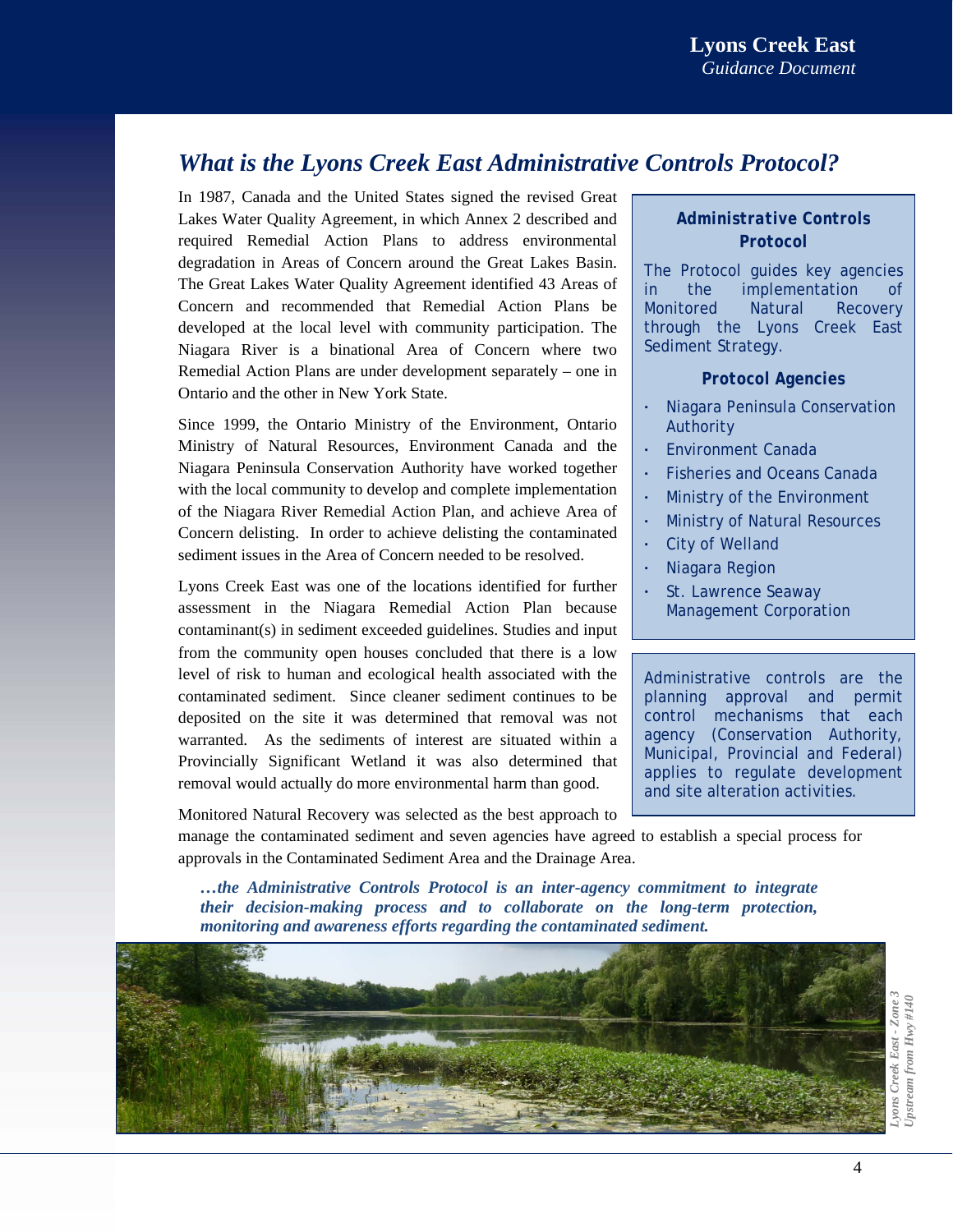

## *What is the process to obtain approval for development activities?*

The primary contact is the Niagara Peninsula Conservation Authority. They will meet with the proponent to discuss the proposed activity, provide information about the contaminated sediment and identify other agencies whose approval may be required. The number of permits to be obtained will depend on the size, location and duration of the project and the requirements of each individual agency.

Every proponent must follow these steps for any development or site alteration activity in the Contaminated Sediment Area or the Drainage Area:

#### *Step 1*

**Contact the Niagara Peninsula Conservation Authority (NPCA)** – to determine if the proposed activity is within the Contaminated Sediment Area or the Drainage Area. The NPCA will refer all proponents to the appropriate agency(ies) and identify what information and applications have to be submitted. Initial discussions with the NPCA will help to determine the feasibility of the proposed activity.

*All property owners and proponents of activities should apply best management practices when conducting activities in or near the contaminated sediment.*

### *Step 2*

**Complete and Submit Applications** – contact the appropriate agencies for permit applications and requirements. Become familiar with the decision-making process (page 8) and be prepared to modify the project if necessary. Complete the application(s), include any additional requirements or conditions, and submit to the appropriate agency(ies).

#### *Step 3*

**Agency(ies) Review Application** – each agency will review the application in accordance with their own regulatory requirements and may discuss it with other parties of the Administrative Controls Protocol.

#### *Step 4*

**Agency(ies) Notify Proponent of Decision** – each agency that requires an application will provide a decision to approve or deny the proposed activity. If the application is denied or the proponent disagrees with the conditions of approval, they should contact the appropriate agency(ies) to consider options in accordance with the provisions of the applicable legislation identified in the decision.

*If the project is started without the appropriate permits and authorizations, or if the conditions of approval are not adhered to, you may be breaking the law.*

### *Step 5*

**Monitoring Compliance** – proponents are responsible for ensuring that the project meets all of the terms and conditions of approval throughout the construction and postconstruction phases. Any agency may visit the site to ensure compliance.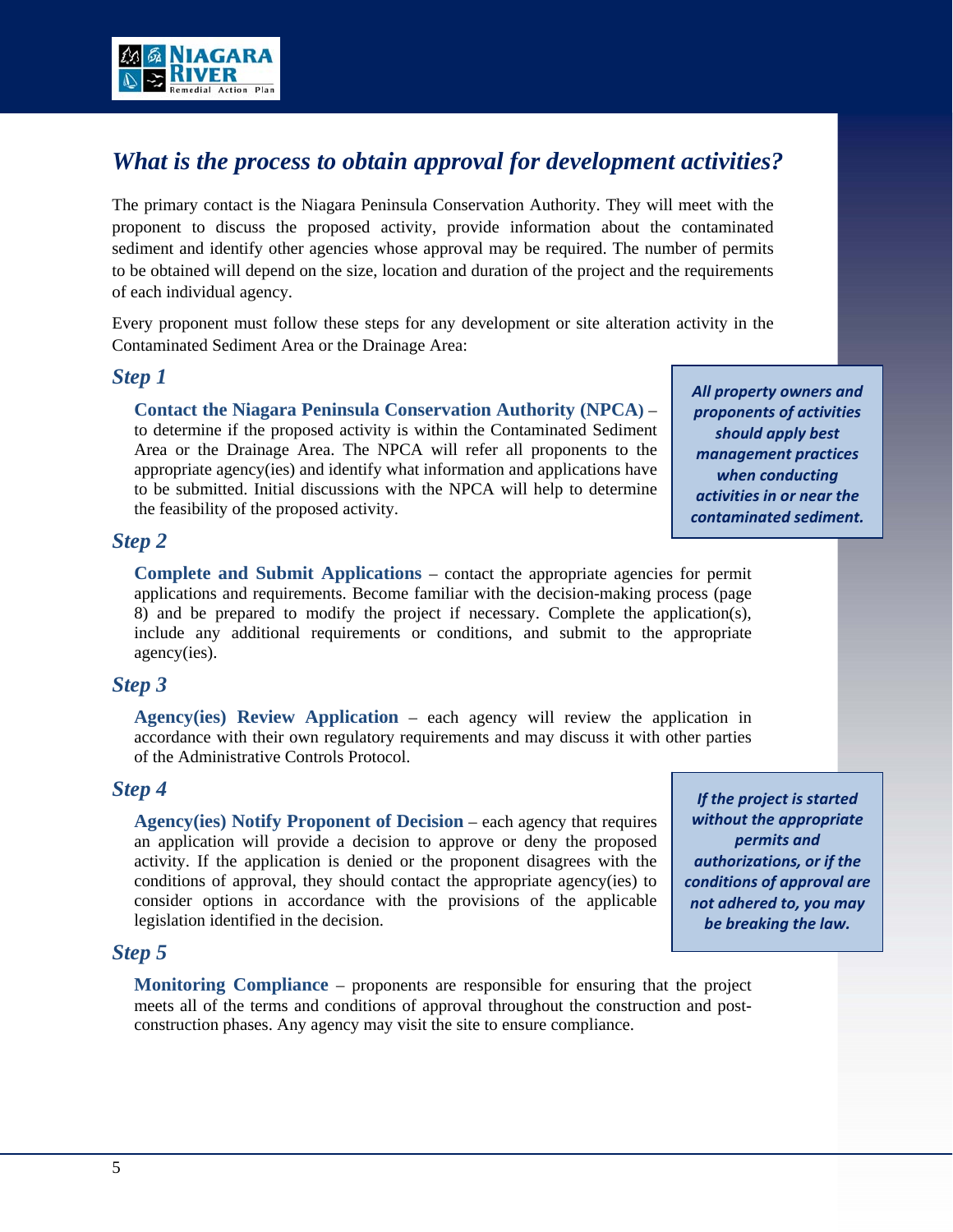## *What are some examples of approvals that need to be obtained?*

The number of approvals will vary depending on the location and type of activity proposed. All proponents are responsible for determining whether or not they are in the Contaminated Sediment Area or the Drainage Area, and for completing and submitting the application(s) to the appropriate agency(ies) with all the correct information.

A permit or approval may be required for the following activities:

| <b>Activity</b>                                                                                                                              | <b>Type of Approvals</b>                                                                                             | <b>Agency</b>                                                                     | <b>Legislation/Policy</b>                                               |
|----------------------------------------------------------------------------------------------------------------------------------------------|----------------------------------------------------------------------------------------------------------------------|-----------------------------------------------------------------------------------|-------------------------------------------------------------------------|
| Site alteration (filling, grading,<br>dredging) or construction of buildings<br>or structures (including docks) within<br>the regulated area | <b>Development, Interference</b><br>with Wetlands and<br><b>Alterations to Shorelines</b><br>and Watercourses Permit | Niagara Peninsula<br>Conservation<br>Authority                                    | Conservation<br>Authorities Act,<br><b>Ontario Regulation</b><br>155/06 |
| Building, constructing, dredging,<br>filling, or removal of aquatic<br>vegetation on shorelands or on Crown<br>land under water              | <b>Work Permit</b>                                                                                                   | Ministry of Natural<br><b>Resources</b>                                           | Public Lands Act                                                        |
| Lot creation, development or site<br>alteration on land                                                                                      | <b>Subdivision/Severance</b><br><b>Zoning Amendment</b><br><b>Minor Variance</b><br><b>Site Plan Approval</b>        | City of Welland                                                                   | Planning Act<br><b>Official Plan</b><br>Zoning By-law                   |
| Constructing or placing a building<br>or structure                                                                                           | <b>Building Permit</b>                                                                                               | City of Welland                                                                   | <b>Ontario Building</b><br>Code<br>Zoning By-law                        |
| Harmful alteration, disruption or<br>destruction of fish habitat                                                                             | <b>Authorization for Works or</b><br><b>Undertakings Affecting</b><br><b>Fish Habitat</b>                            | Niagara Peninsula<br>Conservation<br>Authority*<br>Fisheries and<br>Oceans Canada | <b>Fisheries Act</b>                                                    |
| Impacts to species at risk and their<br>habitat                                                                                              | <b>Approval</b>                                                                                                      | Ministry of Natural<br><b>Resources</b>                                           | <b>Endangered Species</b><br>Act                                        |
| Impacts to aquatic species at risk or<br>their critical habitat                                                                              | <b>Federal SAR permit</b>                                                                                            | Fisheries and<br>Oceans Canada                                                    | Species at Risk Act                                                     |

\*Note that under the DFO-NPCA partnership agreement, NPCA is the first point of contact for works and undertakings that may affect fish and fish habitat. Projects requiring authorization under the *Fisheries Act* are forwarded to DFO.

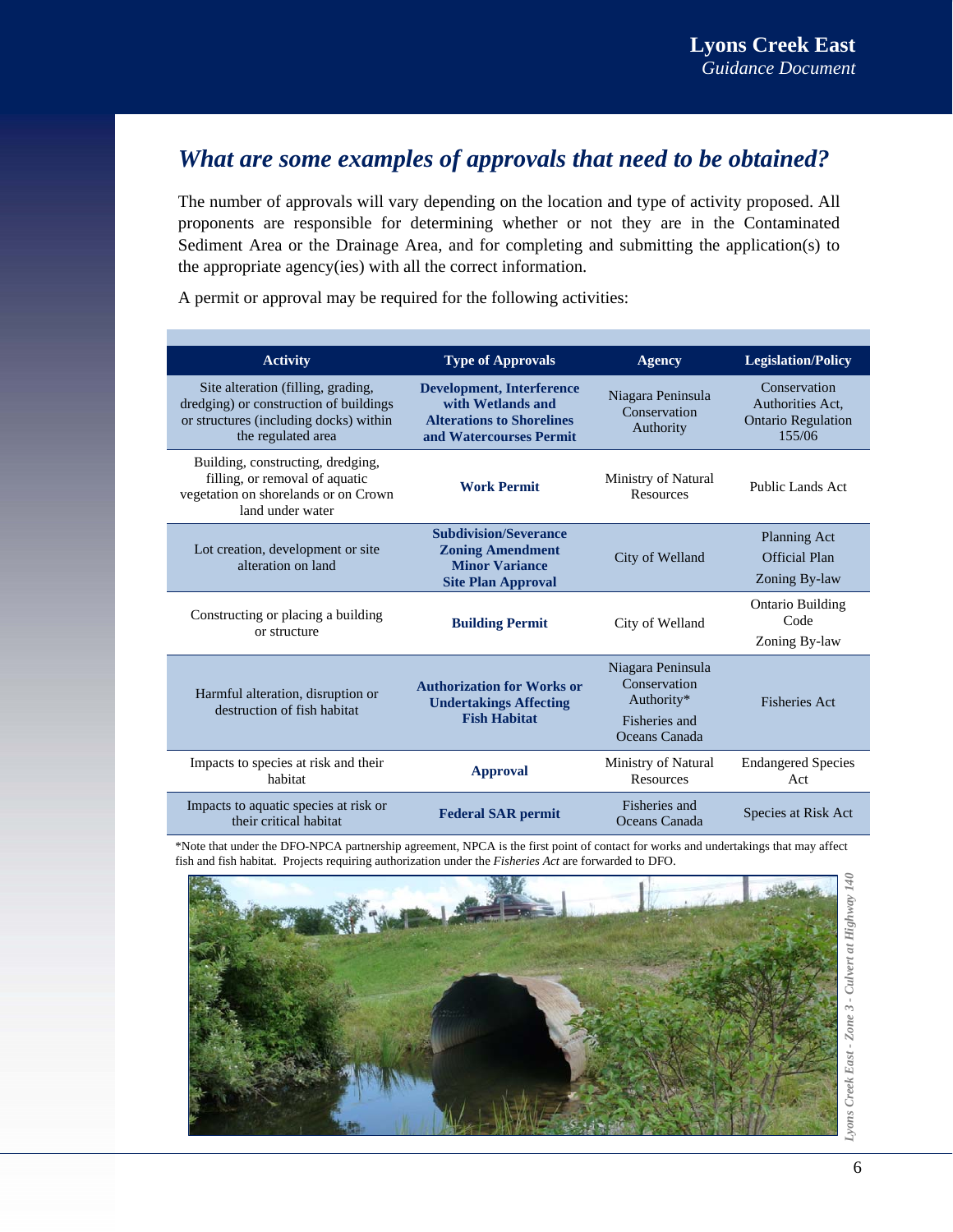

## *What guides an agency's decision?*

Each agency will review the application according to their legislation. In addition to the legal requirements, each agency will consider its approval according to the Guiding Principles (below) and the Decision-Making Process (next page).

A change in location or the type of construction technique and materials may help to avoid areas with contaminated sediment. Contact the Niagara Peninsula Conservation Authority to discuss other ways of reducing your impacts on the contaminated sediment.

## **Guiding Principles of the Administrative Controls Protocol**

#### **Prevent Disturbance**

There must be no disturbance, exposure or re-suspension of contaminated sediments.

#### **Apply Decision-Making Process**

All activities must be assessed based upon the application of the Decision-Making Process and the following design criteria in decreasing order of priority: Relocation, Redesign and Remediation.

#### **Mitigate Impacts of Public Infrastructure and Utility Projects**

Public infrastructure and utility projects that cannot be relocated or redesigned and may potentially disturb sediment must have a remediation plan that indicates how contaminated sediment will be removed, handled and disposed of in a safe and environmentally protective manner.

#### **Monitor and Mitigate Impacts of Emergency and Disaster Situations**

When emergency and disaster situations occur in the Contaminated Sediment Area, the impacts must be monitored and appropriate actions taken to mitigate further re-suspension of contaminated sediment.

#### **Proponent is Responsible for Worker Safety and Costs**

The proponent of any activity is responsible for worker safety and all costs associated with the administrative controls process, including engineering reports and the removal, handling and disposal of contaminated sediment.

#### **Continue the Monitored Natural Recovery Process**

The Lyons Creek East contaminated sediment has been undergoing a natural recovery process since it was deposited over 40 years ago. Monitored Natural Recovery is the preferred management option and ensures the continuation of this natural recovery process.

#### **Monitoring of Contaminated Sediment**

It will take decades of monitoring to determine whether Monitored Natural Recovery is working. The protocol and the Decision-Making Process must remain flexible to adapt to new information and circumstances.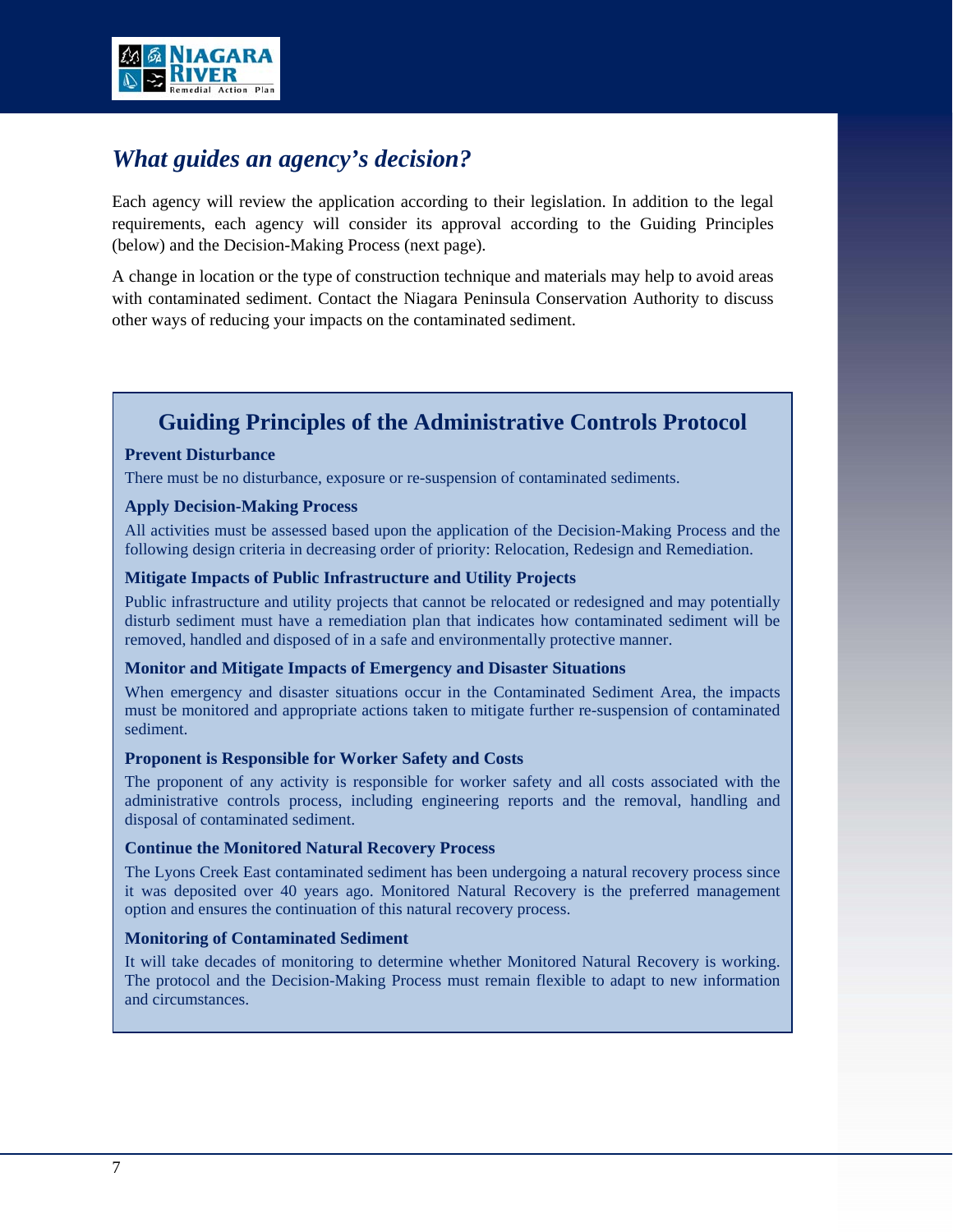## *Decision-Making Process*

All agencies of the Administrative Controls Protocol will apply the following Decision-Making Process to plan or review projects and activities located in the Contaminated Sediment Area and the Drainage Area.

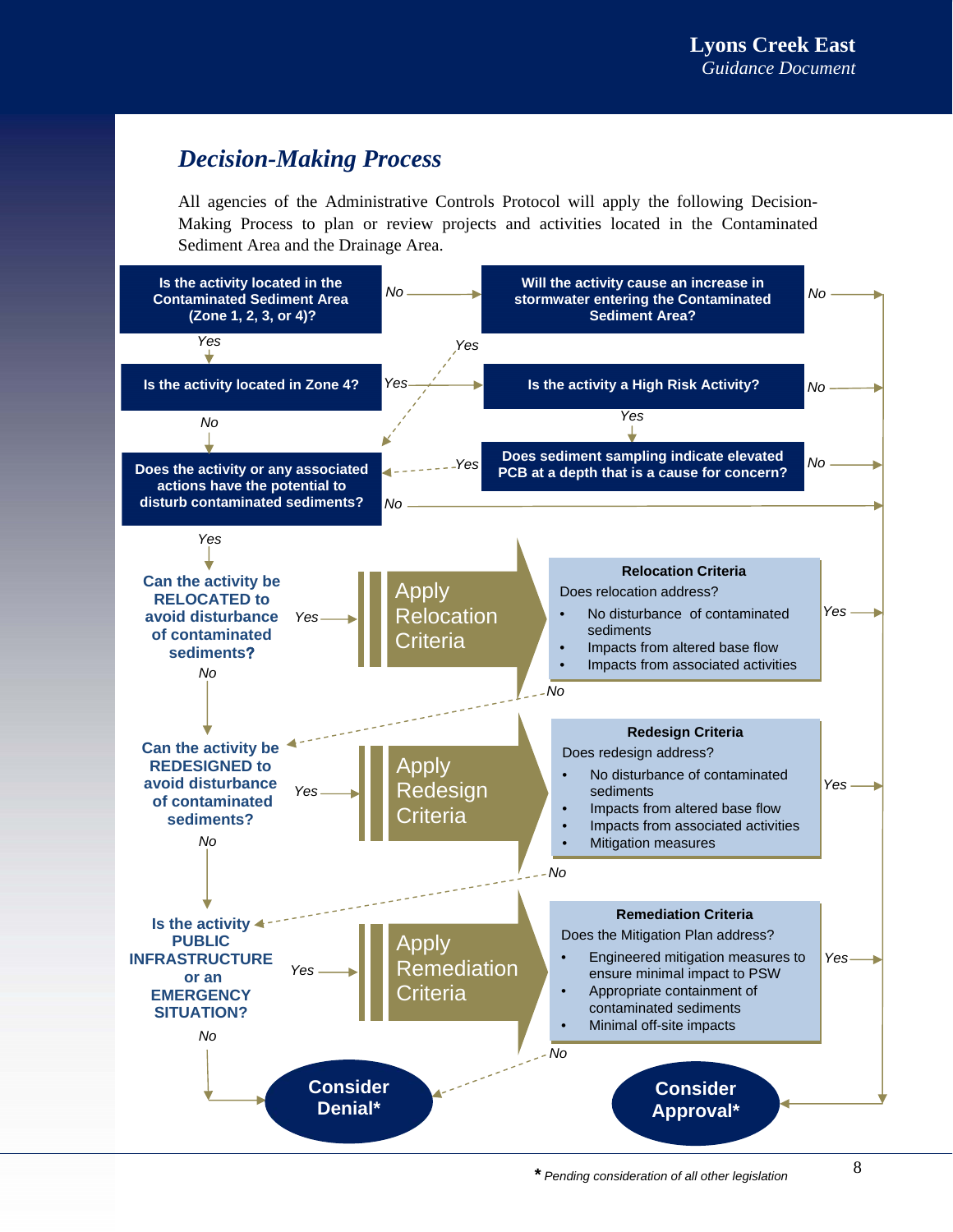

## *What legislation will likely be considered?*

- $\checkmark$  The provincial *Conservation Authorities Act* and the Development, Interference with Wetlands and Alterations to Shorelines and Watercourses Regulation 155/06 (Niagara Peninsula Conservation Authority) requires approval of any activities that may result in the construction of buildings or structures, site alterations (dredging and filling) to shorelines, wetlands or the creek in the regulated area.
- $\checkmark$  The provincial *Public Lands Act* (Ministry of Natural Resources) provides that no person shall dredge or fill shorelands or work on Crown land without a work permit.
- $\checkmark$  The federal *Fisheries Act* (Fisheries and Oceans Canada) provides that no person shall carry on any work that results in the harmful alteration, disruption or destruction of fish habitat unless authorized by DFO. The Act also provides that no person shall deposit a deleterious substance of any type in water frequented by fish (Environment Canada).
- The provincial *Ontario Water Resources Act* (Ministry of the Environment) provides approval for the collection, treatment and discharge of water and sewage. The Act also requires a Permit to Take Water be issued before any water takings greater than 50,000 litres per day are allowed.
- The provincial *Ontario Building Code* requires municipalities (City of Welland) to issue a building permit for buildings and structures and to conduct inspections of the construction work.
- $\checkmark$  The provincial *Planning Act* provides the ground rules for land use planning in Ontario and describes how land uses may be controlled, and who may control them.
- $\checkmark$  The provincial *Endangered Species Act* (Ontario Ministry of Natural Resources) requires a permit to move species at risk individuals and/or encroach on their habitat. These permits are required for all activities proposed within existing or potential species at risk habitat.
- $\checkmark$  The federal *Species at Risk Act* requires permits (terrestrial Environment Canada, aquatic – Fisheries and Oceans Canada) to conduct activities that may affect species listed on Schedule 1 as extirpated, endangered, or threatened and which contravene the Act's general or critical habitat prohibitions.



*Lyons Creek East – Zone 3* 

*The contaminated sediment is confined to the Creek bed which lies within the boundaries of a Provincially Significant Wetland (PSW). New development or site alteration in a PSW is not permitted according to the Provincial Policy Statement, the City of Welland Official Plan and is restricted according to NPCA's Policies, Procedures, and Guidelines.*

*Penalties and Enforcement – failure to obtain the correct permits prior to placing fill, dredging, altering the waterway or constructing buildings and structures could be a violation of one or more of the above noted Acts. Violations can result in extensive fines and the proponent may be required to restore and rehabilitate the disturbed area and/or remove the illegal structure.*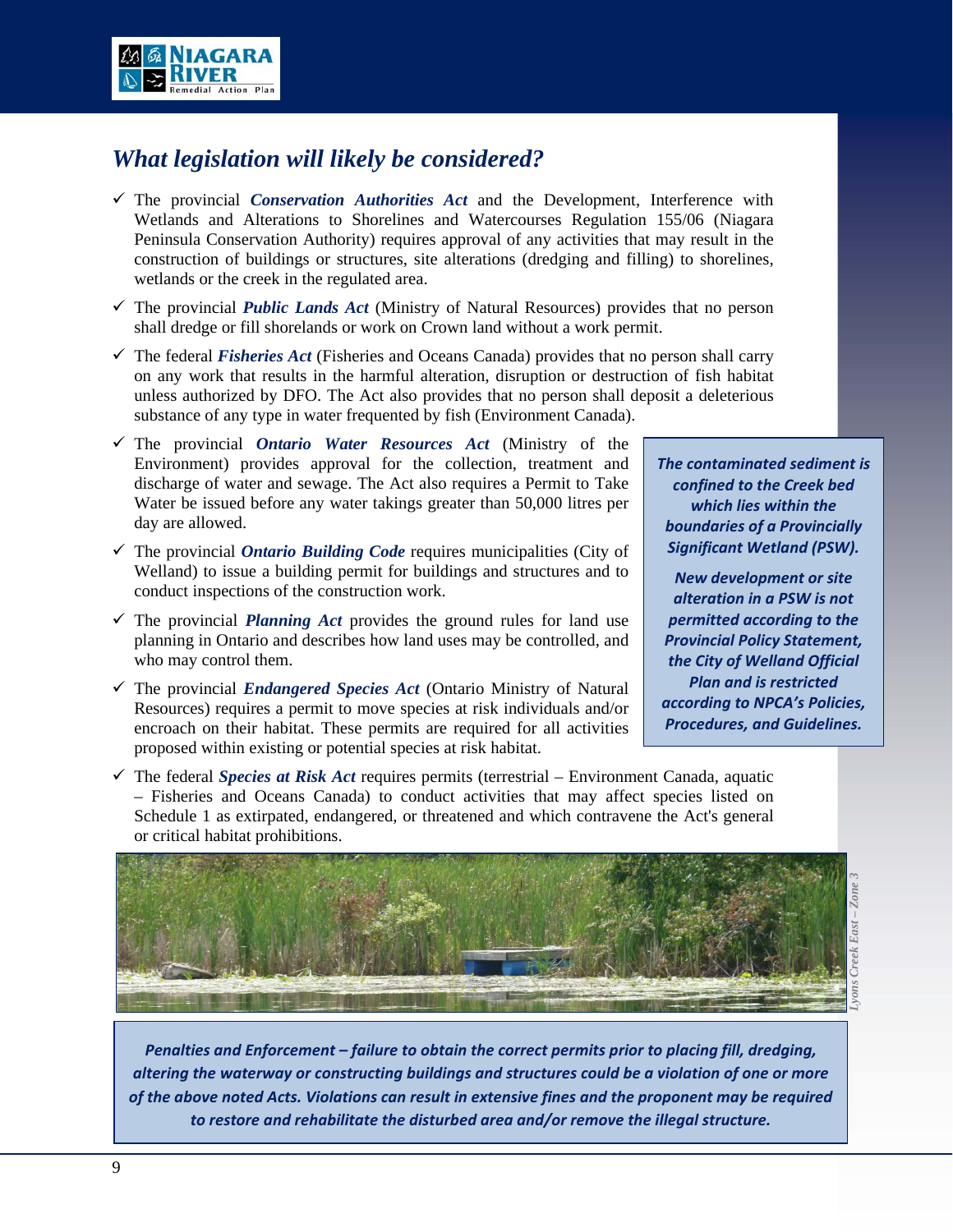## *What should be considered before submitting an application?*

Every proponent should consider the following questions before submitting an application to any agency:

- 1. Is the project within the Contaminated Sediment Area or Drainage Area as shown on the map on page 3?
- 2. Have you contacted the Niagara Peninsula Conservation Authority to discuss the proposed activity?
- 3. Have you applied the decision-making criteria (page 8)?
- 4. Have you answered all the questions on every application?
- 5. Is additional supporting documentation required by any agency?
- 6. Is a provincial or federal Environmental Assessment required?

## *How is a decision provided?*

Each agency will review the application in accordance with their requirements and may discuss the proposed activity with other parties of the Administrative Controls Protocol.

Each agency involved in the application process will provide the proponent with a decision to approve, approve with conditions, or deny the application. If the proponent disagrees with the decision or any of the conditions of approval they should contact the appropriate agency (ies) to consider their options in accordance with the provisions of the applicable legislation as noted in the decision.

## *Where can more information be obtained?*

For more information on the Lyons Creek East Sediment Strategy, or the Administrative Controls Protocol, please contact the Niagara Peninsula Conservation Authority at (905) 788-3135 or check their website at **www.npca.ca**.

## *Working in or near upper Lyons Creek East?*

*...Call the Niagara Peninsula Conservation Authority Before You Act*  *The proponent is responsible to ensure that all applications are completed and approvals are granted before any work commences.*

*Permits may include conditions such as the time of year when the work can be done. Read the permit carefully. If all conditions cannot be complied with, do not begin the work.*



*Lyons Creek East - Zone 3 Upstream from Hwy #140*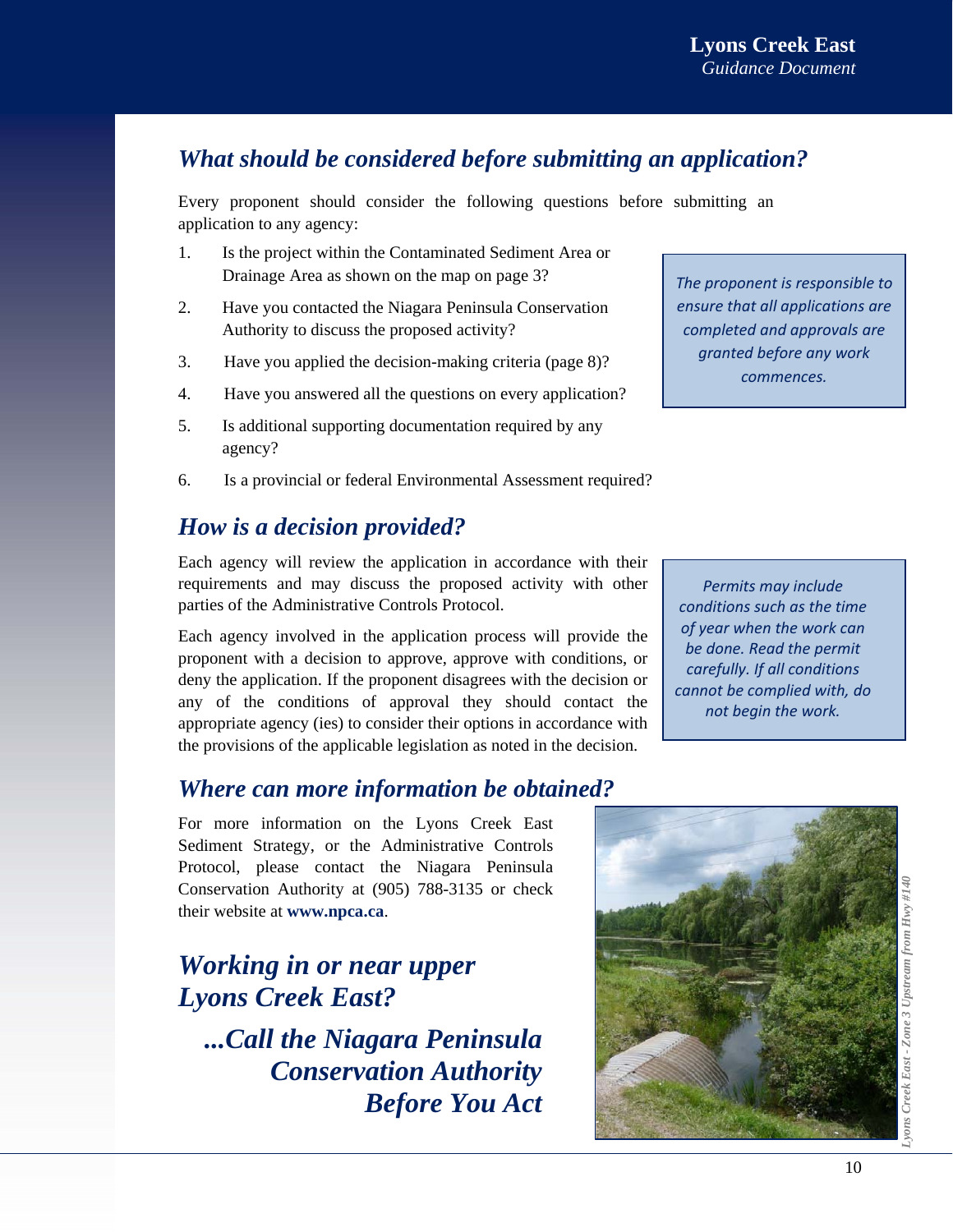

### *Definitions*

*Activity* – refers to construction, demolition, dredging, filling, piling, directional drilling and any action that may cause alteration to water flow.

*Adjacent Areas* – those areas, adjacent to the zone, where it is likely that development or an activity may disturb or expose contaminated sediment located within the zone, through associated activities or altered flows.

*Area of Concern* – refers to geographic areas where human activities have caused or are likely to cause impairment of beneficial uses or negatively impacted the areas ability to support aquatic life.

*Contaminated Sediment Area* – includes all land in the Creek bed where the contaminated sediment exists (Zones 1, 2, 3, and 4).

*Covering* – the act of protecting, or confining sediments by covering or enveloping them.

*Development* – the construction of buildings and structures requiring placement on the Creek bed or adjacent areas.

*Directional Drilling –* the act of drilling horizontal wells for the installation of cables, pipes or similar infrastructure.

*Drainage Area* – includes all land that drains into the Contaminated Sediment Area.

*Dredging* – the physical alteration of the creek bed by the removal of mud, sand and other sediment through suction or scooping by machinery.

*Fish Habitat* – the spawning grounds and nursery, rearing, food supply and migration areas on which fish depend directly or indirectly in order to carry out their life processes.

*Filling* – the covering of the Creek bed or adjacent areas with deposited soil, sediment, concrete, cribs, or any other material or object.

*Piling* – the act of driving of a beam or post into the Creek bed.

*Remedial Action Plans* – are developed and implemented for Great Lakes Areas of Concern according to the commitments laid out in Annex 2 of the Canada-US Great Lakes Water Quality Agreement 1987 Protocol.

*Redesign* – the process of making a new design or plan for a specific project to prevent the disturbance, exposure or re-suspension of contaminated sediment.

*Regulated Area* – refers to the area that the NPCA's Development, Interference with Wetlands and Alterations to Shorelines and Watercourses Regulation 155/06 applies to.

*Relocation* – the process of selecting another location for a development or an activity to prevent the disturbance, exposure or re-suspension of contaminated sediment.

*Remediation* – the containment, treatment, isolation and/or removal of contaminated sediment.

*Remediation Plan* – a document prepared by a qualified professional that indicates how to remove, handle and dispose of contaminated sediment in a safe and environmentally protective manner.

*Re-suspension* – the remixing of sediment particles and pollutants back into the water column.

*Scouring* – the moving or scraping of the top layer of the creek bed.

*Shorelands* – are defined by the *Public Lands Act* to mean Crown or private lands that are covered or seasonally inundated by the water of a lake, river, stream or pond.

*Zones* – there are four zones of contaminated sediment located in Lyons Creek East as shown on the map on page 3.

#### *Acronyms*

| Harmful Alteration, Disruption or Destruction of fish habitat |
|---------------------------------------------------------------|
|                                                               |
|                                                               |
|                                                               |
|                                                               |
|                                                               |
|                                                               |
|                                                               |